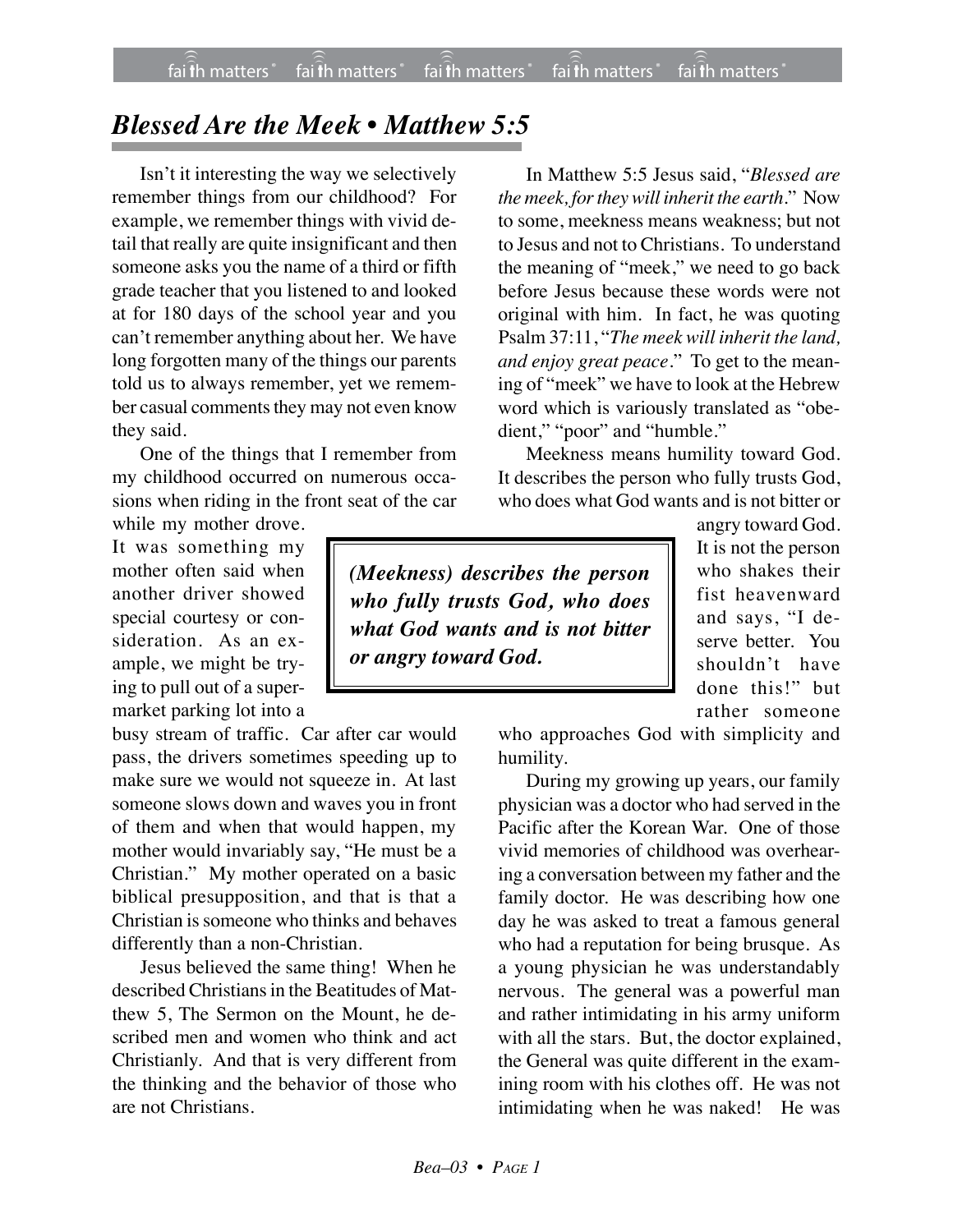grateful for the doctor's care. He was obedient, doing exactly what he was asked to do. He was humble. He was meek.

That is what a Christian is before God. As Christians we go before God and we take off the uniforms we otherwise wear that may be intimidating to other people. We leave all the power outside the room and we stand before God naked, obedient, grateful, meek. Meek means "humility toward God."

But when Jesus spoke he wasn't speaking in Hebrew, he was speaking in Aramaic and the record is given to us in Greek. So to fully understand what Jesus meant by "meek," we must add the meanings of the Greek word as well as the Hebrew. The Greek word may be best defined by the Greek philosopher Aristotle. Aristotle had a philosophy of "balance" wherein he taught that the virtues of life are often at the balanced middle between inappropriate extremes. For example, in describing a worker the two extremes would be laziness, the person doesn't do anything, and the workaholic, the person who can never relax. What's best is to be a hard worker balanced between the two extremes.

Aristotle explained that the word "meek" is the word in the middle between the extremes of the abuse of anger. On the one extreme is the person who never gets angry about anything, closing his eyes against injustice, and at the other extreme is the person who gets angry all the time about everything, ignoring the damage her outbursts incur. Meekness is the balance between the two extremes. Aristotle would say meekness is anger under control.

I like the way the Scottish writer William Barclay describes it, "When anger is for our own sake, it is always wrong. When anger is for the sake of others, it is often divinely right." Jesus is a perfect example. Remember when Jesus heard the religious leaders

objecting to his healing a handicapped man with a shriveled hand just because it was the Sabbath day? They insisted that you couldn't heal somebody on the Sabbath day because you were not supposed to work on that day. Jesus "*looked around at them in anger and, deeply distressed at their stubborn hearts*" (Mark 3:5), went ahead and healed the man. He was angry at their lack of compassion and misunderstanding of God's commandment.

Jesus was often angry on behalf of others. But when he was hurt, when people lied to him and about him, when they spit at him, when they shouted profanities and obscenities in his face, when they beat him and even when they crucified him, he showed no anger at all. In fact he prayed, "*Father forgive them.*"

Meekness is anger under control. It's anger that is appropriate. And it's gentleness — especially gentleness towards others. Our family has a black Labrador retriever named, Anya. To those who first see her, she looks a little scary. But she is actually a very gentle dog. If you reach out to pet her, she won't snarl at you, she shows her appreciation and approval and delight in your touch. When you bump into her she just gets up and gets out of your way. If we feed our other pets first, Anya patiently waits for her turn. She isn't pushy or demanding. But that is not to imply that she is a weak dog. She is strong and healthy and has a great set of teeth and claws. She could tear your hand off without any trouble, if she wanted to. But in all the years she has been part of our family, I have never seen her snarl or bite. The only time I saw her angry was when she sensed one of us was in danger. Then she growled and bared her teeth. Anya is a "meek" dog.

And Jesus wants us to be "meek" Christians — not weak! Let there be no doubt that there may be great strength, great power,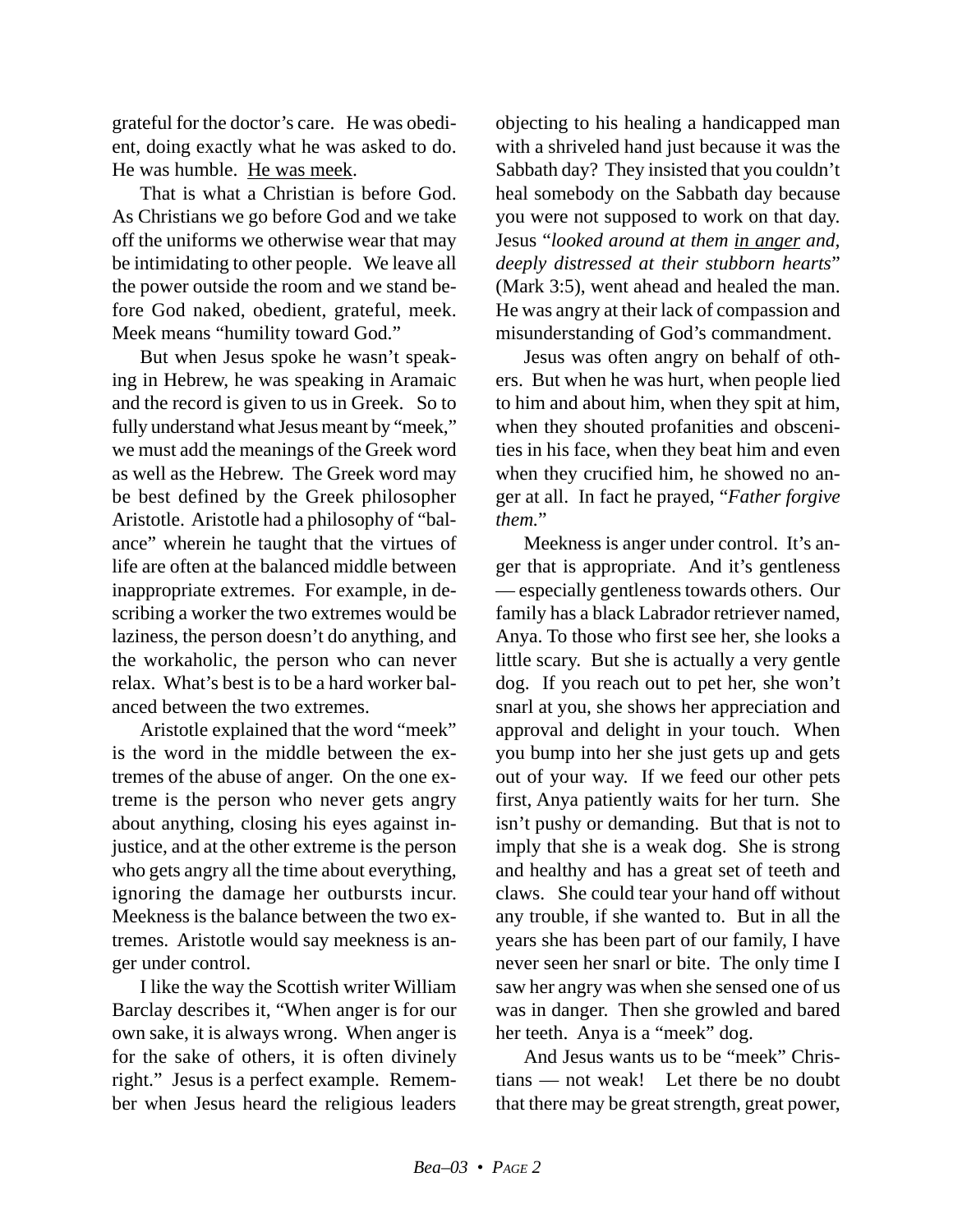but it is never used in harshness or in inappropriate anger toward or against anyone. It is restrained, it's controlled, it's gentle. We may have the capacity to tear a person apart with our tongues, the power to lash out at other people in anger, but the person who is a Christian does not do that. The Christian is to be under control. Balanced. Kind. Meek.

Now to those who are meek, Jesus promised certain possessions. The first of them has to do with blessings that are for here and now. "Blessed are the meek." The promise is present tense. You will recall that "blessed" means "happy." Or as one contemporary Ger-

man translation puts it, "God-loved are the meek." I like that. God loves the meek and gives his very best to Christians who are humble toward him and gentle toward

others. And how does that blessing come? Surely it comes in a sense of the presence of God and in God's control of circumstances for our best interest. For God is providentially active in all the affairs of our lives: at school, at home, on the road, in paying the bills, in dealing with medical matters, in relationships with people. God is always there on our behalf and that is part of the blessing. But I'd go so far as to say that some of the very best of the benefits that we experience here and now from meekness come from meekness itself. For humility toward God is a happy way to be. It is a reward in itself, just as it is a reward in itself for Christians to be gentle and not to be angry toward others. Anger that is always lashing out and cutting other people down often ends up making the angry person the most miserable. Blessed are the meek.

The second possession promised to the meek is benefits later. When these words were

first written, back in Psalm 37:11, it was a promise that the meek would inherit the land. The early readers of the Psalm took it, and rightly so, to be referring to the promised land of Palestine. God was promising to give his people villages, towns, valleys and mountains where they would prosper. But Jesus expanded the meaning of that when he spoke of a land that was an eternal land, a new earth and a new heaven. It is a land still to be inherited — a place to be the eternal home of those who are Christians. God promises that the land of eternity goes to the meek, to bask in the love and presence of God. God is popu-

*Jesus doesn't tell us to try and be meek because he knew it couldn't be done.*

lating his eternal land with those who are humble and gentle, with those who are Christians.

Now there are

some people who may say, "I'm convinced. I'm going to quit being proud and start being humble. Starting tomorrow I'm going to be meek." Some that say, "I'm not going to be angry anymore. I am going to get under control. I'm going to swing that pendulum to the middle. I'm not going to tell people off. I'm only going to have the kind of anger that is appropriate and in the best interest of others." But did you notice that Jesus never told anyone to try to be meek? All he said was that the meek are blessed and will inherit the earth. Jesus doesn't tell us to try and be meek because he knew it couldn't be done. He knew there was no way by ourselves that we could ever demonstrate these characteristics.

It is God and God only who makes meekness. It is the God who gets inside of people and transforms us, changes us to be something that otherwise we could not be. It is a revolution. It is a new birth. It is from the inside out. It's God who makes a Christian